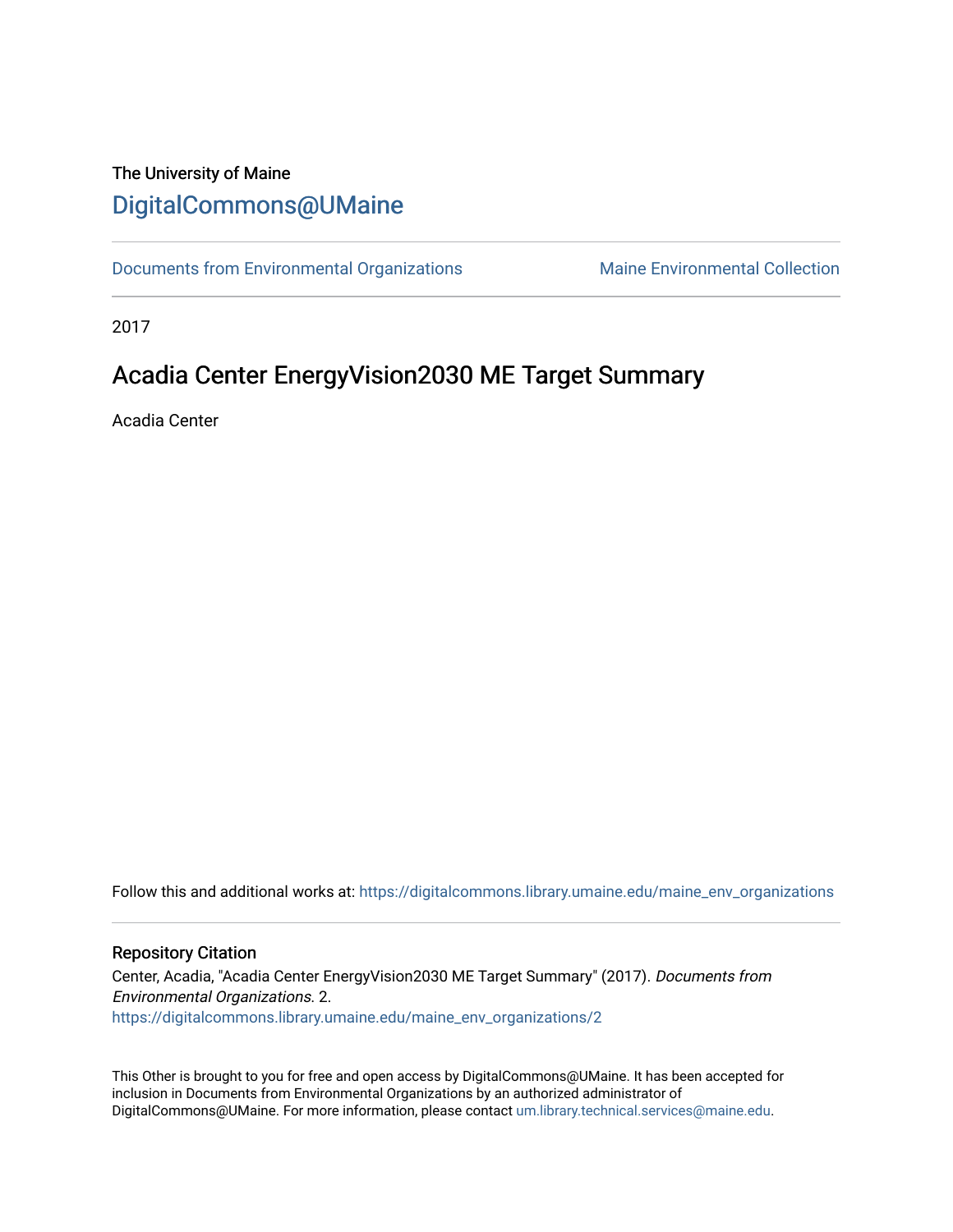

# **Maine: Pathway to 2030**

EnergyVision 2030 describes in detail how seven Northeast states can be on a pathway towards a reliable, consumer-oriented clean energy future that meets a goal to reduce climate pollution at least 45% from 1990 levels by 2030. Reducing climate pollution 45% by 2030 is needed to keep Maine on track for a 75% to 80% reduction from 2003 levels, consistent with the Act to Provide Leadership in Addressing the Threat of Climate Change. Using a data-driven approach, EnergyVision 2030 sets technology-specific targets in four key clean energy markets—grid modernization, electric generation, buildings, and transportation—and proposes supporting policies to achieve those goals.

Maine is setting the standard for best practices in key areas such as heat pump expansion; in others, it can do more. The summary tables below detail policies that can be used to reach the clean energy benchmarks presented in EnergyVision 2030. They show Maine's current levels of implementation for specific policies and technologies in each of the four key areas compared to the best practice levels needed to meet emissions targets.

While some states like Maine are leading in individual areas, a more uniform and consistent approach is needed across all Northeast states. EnergyVision 2030 shows that a goal to reduce greenhouse gas emissions by 45% can be achieved if all states adopt the best practices of each leading state.

#### **Electric Generation**

Solar and wind power are emerging as cost-effective alternatives to traditional fossil-fueled generation sources. Across the United States, solar prices have dropped dramatically and installed capacity has grown exponentially. New York and New England have vast untapped solar and on- and off-shore wind resources. Harnessing this clean, low-cost generation is critical to meeting the 2030 emissions target. Maine's progress toward this goal is represented below.

| <b>Policy</b>                                               | <b>Best Practice Status</b>                                                                 | <b>Maine Current Status</b>                  | <b>2030 Recommendations</b>              |
|-------------------------------------------------------------|---------------------------------------------------------------------------------------------|----------------------------------------------|------------------------------------------|
| <b>Renewable Portfolio</b><br><b>Standard (RPS)</b>         | New York $-50\%$<br>by $20301$<br>Rhode Island $-38.5%$<br>by 2035                          | Class I 10% by 2017 and<br>Total 40% by 2017 | 42% by 2030, primarily<br>wind and solar |
| <b>Distributed Solar Annual</b><br><b>Installation Rate</b> | Vermont $-118$ watts<br>per capita (2016)<br>Massachusetts $-56$<br>watts per capita (2016) | 5 watts per capita (2016)                    | 48 watts per capita<br>through 2030      |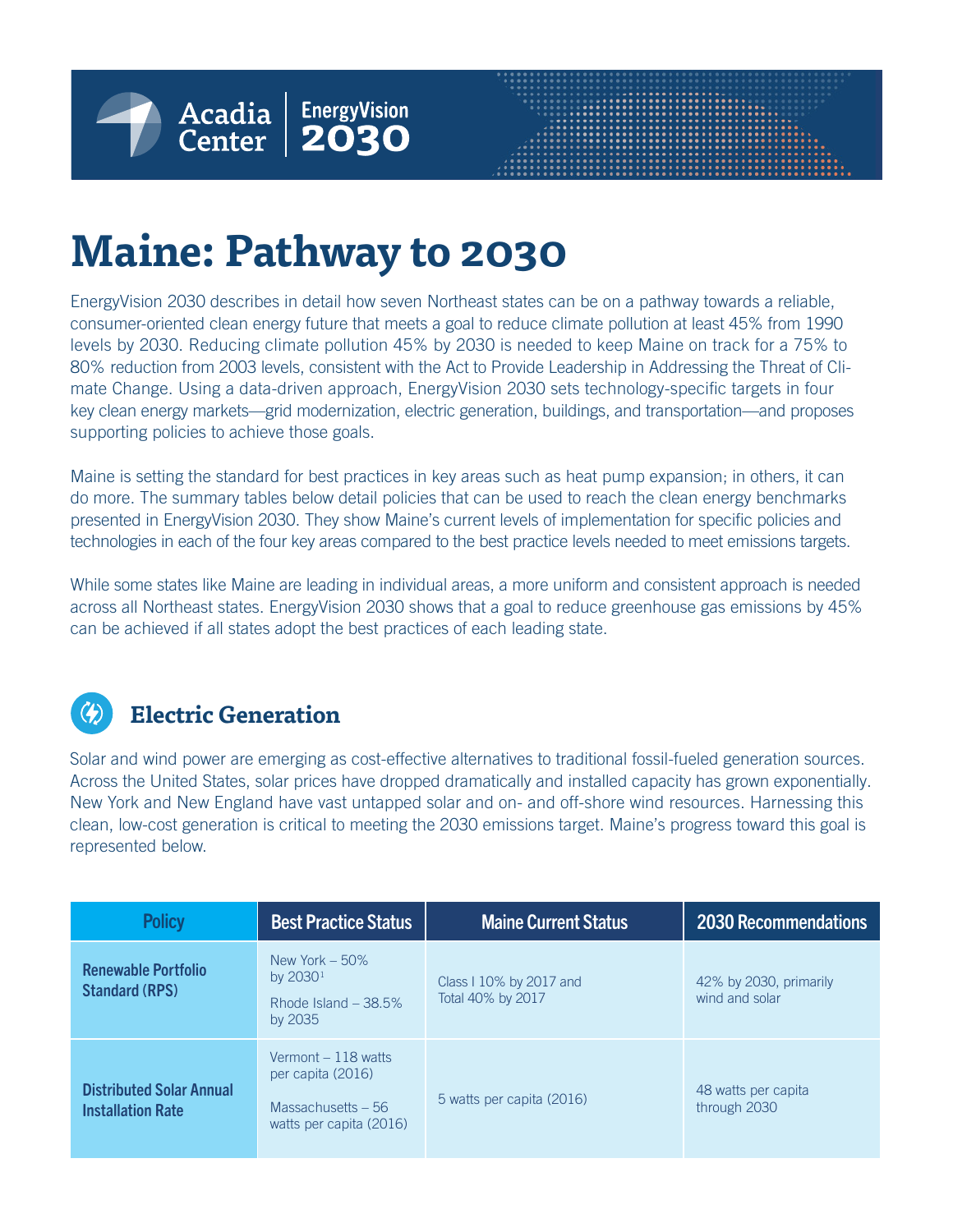

Transportation is the largest source of emissions in the Northeast and traditionally the most difficult emissions sector to address, but rapidly evolving technology offers deep reduction potential. Electric vehicles (EVs) and innovations in mobility options can help improve transportation efficiency and reduce emissions. In cities and towns of all sizes and in the state's more rural areas, increased transit options like buses, trains, and carpools can grow. Maine, the most rural state in the nation, leads the Northeast in carpooling. See what else Maine needs to do in this area below.

| <b>Policy</b>                                                                                                              | <b>Best Practice Status</b>                                                          | <b>Maine Current Status</b>                                             | <b>2030 Recommendations</b>                                                                  |
|----------------------------------------------------------------------------------------------------------------------------|--------------------------------------------------------------------------------------|-------------------------------------------------------------------------|----------------------------------------------------------------------------------------------|
| <b>EV Sales Annual Growth</b>                                                                                              | Vermont - 42%<br>(average, 2013-2016)<br>Massachusetts - 41%<br>(average, 2013-2016) | 33% (average, 2013-2016)                                                | 40% annually through 2030                                                                    |
| <b>EV Incentive Level</b><br><b>Stable Funding Source?</b>                                                                 | Colorado - \$5000                                                                    | <b>None</b><br>Not Applicable                                           | Market levels needed to<br>achieve growth targets<br>Yes                                     |
| <b>California ZEV</b><br><b>Standard Adoption</b>                                                                          | Several states<br>have adopted                                                       | <b>Yes</b>                                                              | <b>Yes</b>                                                                                   |
| <b>EV Chargers</b><br><b>DC Fast Chargers per</b><br>1000 Miles of Highway<br><b>L2 Chargers per</b><br><b>Billion VMT</b> | Massachusetts $-17$<br>Vermont-18                                                    | $\overline{2}$<br>7                                                     |                                                                                              |
| <b>EV Charging Rate/Demand</b><br><b>Management Program</b>                                                                | New York - EV time of<br>use rates and demand<br>management program<br>pilots        | Limited - Some utilities offer opt-<br>in whole-house time of use rates | Easy to understand time-varying<br>rates for energy supply,<br>transmission and distribution |
| <b>Annual Transit Trips per Capita</b><br>(Buses, Trains, and Subways)                                                     | New York $-195$                                                                      | $\overline{4}$                                                          |                                                                                              |
| <b>Percentage of Workers</b><br>16+ Carpooling                                                                             | Maine $-10.6%$                                                                       | 10.6%                                                                   |                                                                                              |
| <b>Emissions Pricing for</b><br><b>Transportation Fuel</b>                                                                 | California - \$13/ton                                                                | <b>No</b>                                                               | Yes - market-based price                                                                     |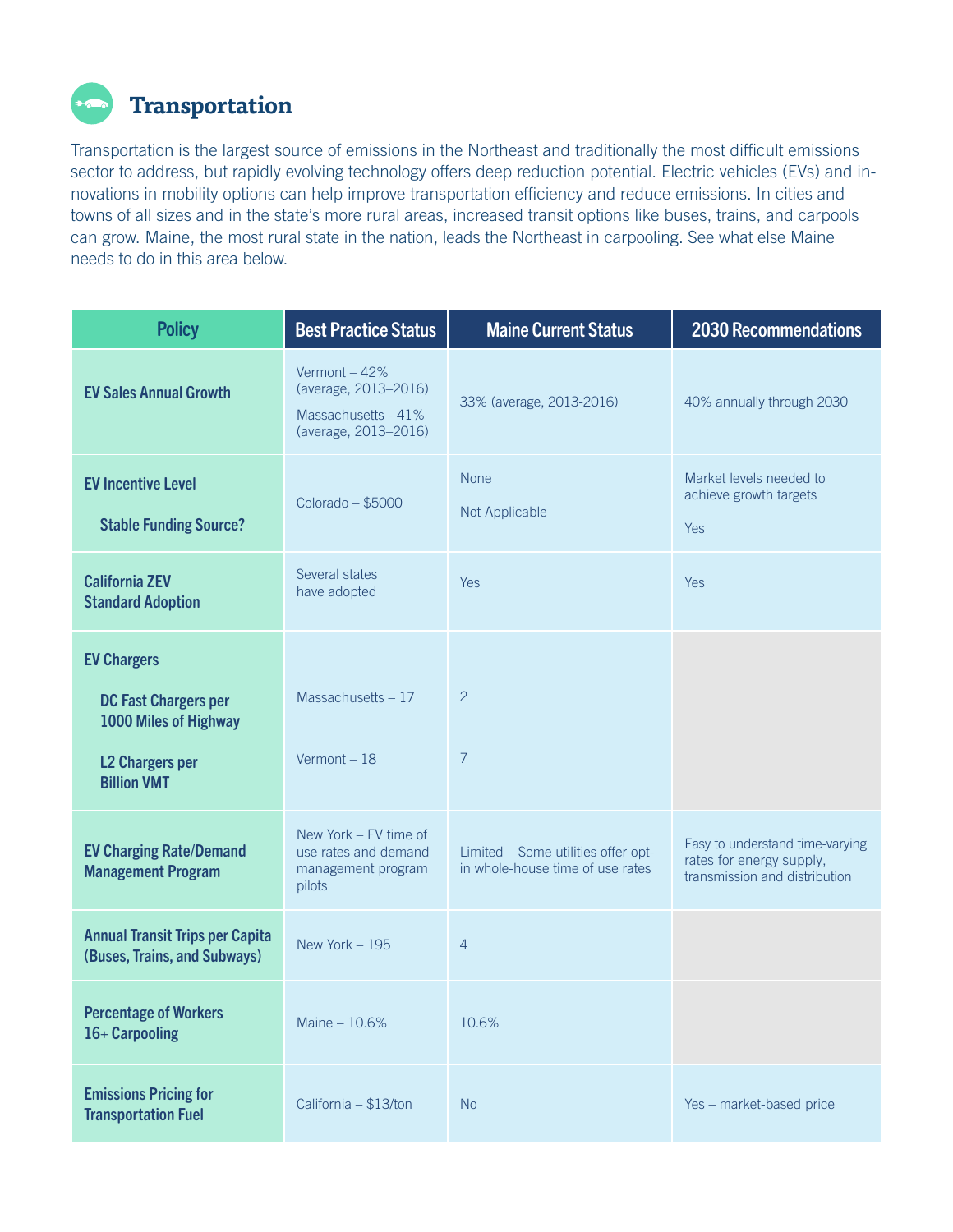# **Grid Modernization**

To take full advantage of opportunities to benefit consumers and advance emissions-reducing technologies, the rules and regulations governing the electric grid need to be comprehensively updated. The present grid was designed at a time when centralized power generators exclusively controlled a one-way flow of electricity to consumers. A modern grid needs to accommodate greater consumer control and two-way flows of power. Grid modernization will provide the backbone that supports the carbon-cutting changes in all sectors. See how grid modernization processes in Maine are progressing below.

| <b>Policy</b>                                                                                                                                                                                                            | <b>Best Practice Status</b>                                                                                                                                                                                                                                                                                                                                                                                                                             | <b>Maine Current Status</b>                                                                                                                                                                                                                    |  |
|--------------------------------------------------------------------------------------------------------------------------------------------------------------------------------------------------------------------------|---------------------------------------------------------------------------------------------------------------------------------------------------------------------------------------------------------------------------------------------------------------------------------------------------------------------------------------------------------------------------------------------------------------------------------------------------------|------------------------------------------------------------------------------------------------------------------------------------------------------------------------------------------------------------------------------------------------|--|
| <b>Distribution System Planning to</b><br><b>Consider Clean Local Alternatives</b><br>to Infrastructure                                                                                                                  | Rhode Island - System Reliability Procurement<br>Plan and Power Sector Transformation<br>New York - Reforming the Energy Vision (REV)<br>proceeding<br>Vermont - Renewable Energy, Efficiency, Trans-<br>mission, and Vermont's Energy Future Act                                                                                                                                                                                                       | Regulatory and legislative efforts<br>to establish a process for routine<br>consideration and procurement of<br>NTAs are underway (MPUC 2016-<br>00049; LD 1487).                                                                              |  |
| <b>Regulatory Proceeding or Other</b><br><b>Process Underway to Align Utility</b><br><b>Business Models</b>                                                                                                              | New York - REV proceeding<br>Rhode Island - Power Sector Transformation                                                                                                                                                                                                                                                                                                                                                                                 | <b>No</b>                                                                                                                                                                                                                                      |  |
| <b>Regulatory Proceeding Underway</b><br>to Modernize Grid                                                                                                                                                               | New York - REV proceeding<br>Rhode Island – Power Sector Transformation                                                                                                                                                                                                                                                                                                                                                                                 | <b>No</b>                                                                                                                                                                                                                                      |  |
| <b>Consumer-Friendly Rate Design</b><br><b>Limited Reliance on</b><br><b>Fixed Charges</b><br><b>Easy to Understand Time-Varying</b><br><b>Rates for Energy Supply,</b><br><b>Transmission and Distribution</b><br>(T&D) | Several states have utilities with residential fixed<br>charges in the \$5 to \$10 range<br>Green Mountain Power (VT) offers three options for<br>highly differentiated bundled residential rates.<br>Several New York utilities offer residential rates with<br>differentiated energy and transmission/distribution<br>components.<br>United Illuminating (CT) offers a residential rate<br>with differentiated transmission and energy<br>components. | <b>Fixed Charges</b><br>\$12.88 (Central Maine Power)<br>\$6.75 (Emera)<br><b>Time-varying Rates</b><br>CMP: T&D<br>Emera: distribution<br>MPUC introduced an optional TOU<br>supply rate in 2012 but allowed the<br>program to expire in 2015 |  |
| <b>Shared Solar or Virtual</b><br><b>Net Metering</b>                                                                                                                                                                    | New York, Massachusetts, and Vermont                                                                                                                                                                                                                                                                                                                                                                                                                    | Partial - Up to ten metered cus-<br>tomers can receive credits from a<br>shared-ownership Community Solar<br>Farm ("CSF")                                                                                                                      |  |
| <b>Distributed Generation</b><br><b>Compensation</b>                                                                                                                                                                     | Monetary crediting, with initial reforms to align<br>credit structures with value                                                                                                                                                                                                                                                                                                                                                                       | No - Under Maine's new "buy-all,<br>sell-all" compensation program,<br>values are not properly aligned,<br>and DG customers lose the right<br>to self-consumption.                                                                             |  |
| <b>Storage Mandate</b>                                                                                                                                                                                                   | California - 1325 MW by 2020                                                                                                                                                                                                                                                                                                                                                                                                                            | <b>No</b>                                                                                                                                                                                                                                      |  |